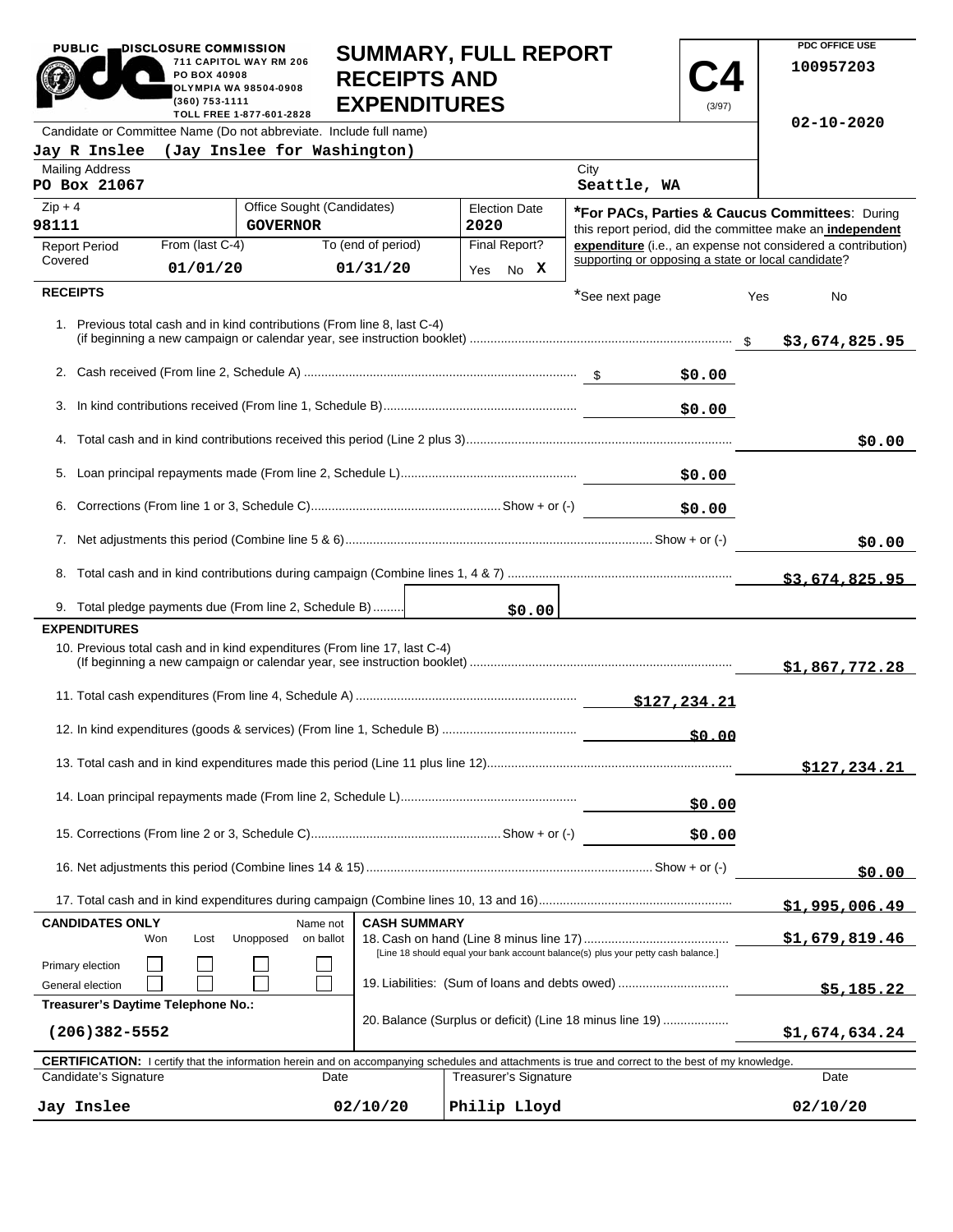#### **CASH RECEIPTS AND EXPENDITURE**



Candidate or Committee Name (Do not abbreviate. Use full name.)

ł

| Jay R Inslee (Jay Inslee for Washington)                                                                                    |                 |          |                 | 01/01/20                   | 01/31/20       |
|-----------------------------------------------------------------------------------------------------------------------------|-----------------|----------|-----------------|----------------------------|----------------|
| 1. CASH RECEIPTS (Contributions) which have been reported on C3. List each deposit made since last C4 report was submitted. |                 |          |                 |                            |                |
| Date of deposit<br>Amount                                                                                                   | Date of deposit | Amount I | Date of deposit | Amount                     | Total deposits |
|                                                                                                                             |                 |          |                 |                            |                |
|                                                                                                                             |                 |          |                 |                            |                |
|                                                                                                                             |                 |          |                 |                            |                |
|                                                                                                                             |                 |          |                 |                            |                |
| 2. TOTAL CASH RECEIPTS                                                                                                      |                 |          |                 | Enter also on line 2 of C4 | \$0.00         |

**CODES FOR CLASSIFYING EXPENDITURES**: If one of the following codes is used to describe an expenditure, no other description is generally needed. The exceptions are:

- 1) If expenditures are in-kind or earmarked contributions to a candidate or committee or independent expenditures that benefit a candidate or committee, identify the candidate or committee in the Description block;
- 2) When reporting payments to vendors for travel expenses, identify the traveler and travel purpose in the Description block; and

3) If expenditures are made directly or indirectly to compensate a person or entity for soliciting signatures on a statewide initiative or referendum petition, use code "V" and provide the following information on an attached sheet: name and address of each person/entity compensated, amount paid each during the reporting period, and cumulative total paid all persons to date to gather signatures.

> CODE DEFINITIONS ON NEXT PAGE

- C Contributions (monetary, in-kind & transfers)
- I Independent Expenditures
- L Literature, Brochures, Printing
- B Broadcast Advertising (Radio, TV)
- N Newspaper and Periodical Advertising
- O Other Advertising (yard signs, buttons, etc.)
- V Voter Signature Gathering

P - Postage, Mailing Permits

- S Surveys and Polls
- F Fundraising Event Expenses
- T Travel, Accommodations, Meals
- M Management/Consulting Services

Report Date

**2**

- W Wages, Salaries, Benefits
- G General Operation and Overhead

#### **3. EXPENDITURES**

- a) Expenditures of \$50 or less, including those from petty cash, need not be itemized. Add up these expenditures and show the total in the amount column on the first line below..
- b) Itemize each expenditure of more than \$50 by date paid, name and address of vendor, code/description, and amount.
- c) For each payment to a candidate, campaign worker, PR firm, advertising agency or credit card company, attach a list of detailed expenses or copies of receipts/invoices supporting the payment.

| Date Paid | Vendor or Recipient<br>(Name and Address)                               | Code | Purpose of Expense<br>and/or Description | Amount     |
|-----------|-------------------------------------------------------------------------|------|------------------------------------------|------------|
| N/A       | Expenses of \$50 or less                                                | N/A  | N/A                                      | \$706.09   |
| 01/02/20  | AK Consulting LLC<br>2005 23rd Ave E<br>Seattle, WA 98112-2935          |      | Strategy Consulting                      | \$5,000.00 |
| 01/02/20  | Bank of America Business Card<br>PO Box 851001<br>Dallas, TX 75285-1001 |      | Alaska Airlines: Travel                  | \$456.60   |
| 01/02/20  | Bank of America Business Card<br>PO Box 851001<br>Dallas, TX 75285-1001 |      | Casco Antiguo: Meals                     | \$62.00    |
| 01/02/20  | Bank of America Business Card<br>PO Box 851001<br>Dallas, TX 75285-1001 |      | Chaat Corner: Meals                      | \$55.59    |
| 01/02/20  | Bank of America Business Card<br>PO Box 851001<br>Dallas, TX 75285-1001 |      | Critical Mention: Press<br>Service       | \$320.06   |
| 01/02/20  | Bank of America Business Card<br>PO Box 851001<br>Dallas, TX 75285-1001 |      | Dillingers: Meals                        | \$102.00   |

4. TOTAL CASH EXPENDITURES **EXPENDITURES Enter also on line 11 of C4** 

Total from attached pages **\$120,531.87**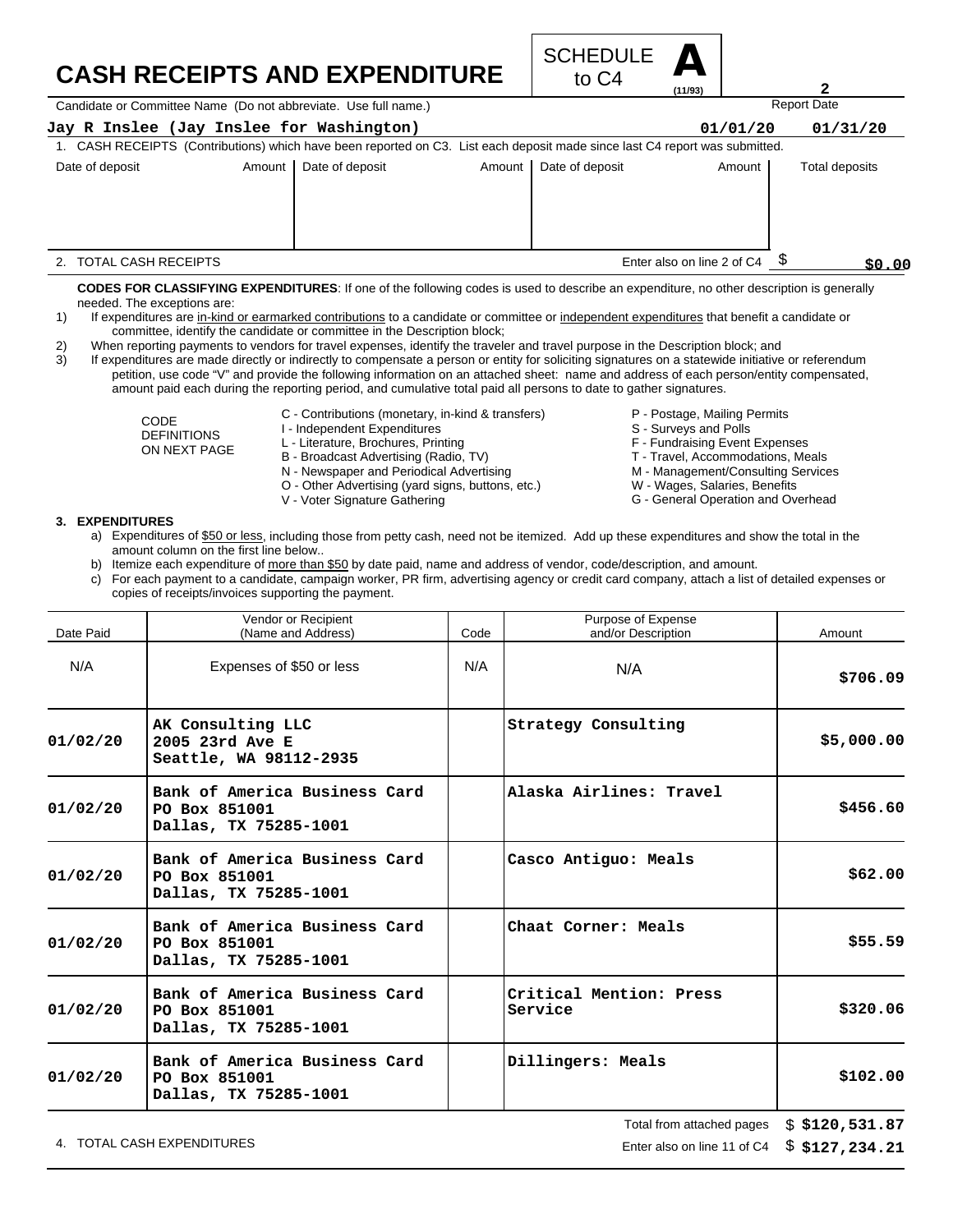Candidate or Committee Name (Do not abbreviate. Use full name.)

**Page 3** Report Date

**Jay R Inslee (Jay Inslee for Washington) 01/01/20 01/31/20**

| Date Paid | <b>Vendor or Recipient</b><br>(Name and Address)                        | Code | <b>Purpose of Expense</b><br>and/or Description | Amount     |
|-----------|-------------------------------------------------------------------------|------|-------------------------------------------------|------------|
| 01/02/20  | Bank of America Business Card<br>PO Box 851001<br>Dallas, TX 75285-1001 |      | Divino: Meals                                   | \$206.46   |
| 01/02/20  | Bank of America Business Card<br>PO Box 851001<br>Dallas, TX 75285-1001 |      | Dockside Bistro: Event<br>Catering              | \$1,894.02 |
| 01/02/20  | Bank of America Business Card<br>PO Box 851001<br>Dallas, TX 75285-1001 |      | Hi-Spot Cafe: Meals                             | \$53.00    |
| 01/02/20  | Bank of America Business Card<br>PO Box 851001<br>Dallas, TX 75285-1001 |      | Luxe Hotel: Lodging                             | \$310.70   |
| 01/02/20  | Bank of America Business Card<br>PO Box 851001<br>Dallas, TX 75285-1001 |      | Luxe Hotel: Lodging                             | \$310.70   |
| 01/02/20  | Bank of America Business Card<br>PO Box 851001<br>Dallas, TX 75285-1001 |      | Oddfellows Cafe: Meals                          | \$245.89   |
| 01/02/20  | Bank of America Business Card<br>PO Box 851001<br>Dallas, TX 75285-1001 |      | Office Depot: Office<br>Supplies                | \$152.16   |
| 01/02/20  | Bank of America Business Card<br>PO Box 851001<br>Dallas, TX 75285-1001 |      | Office Depot: Office<br>Supplies                | \$213.47   |
| 01/02/20  | Bank of America Business Card<br>PO Box 851001<br>Dallas, TX 75285-1001 |      | OFC: Meals                                      | \$113.74   |
| 01/02/20  | Bank of America Business Card<br>PO Box 851001<br>Dallas, TX 75285-1001 |      | The Governor Hotel: Lodging                     | \$235.50   |
| 01/02/20  | Bank of America Business Card<br>PO Box 851001<br>Dallas, TX 75285-1001 |      | USPS: Postage                                   | \$440.00   |
| 01/02/20  | Bank of America Business Card<br>PO Box 851001<br>Dallas, TX 75285-1001 |      | Verizon: Telephone                              | \$212.50   |

Page Total  $\frac{1}{2}$  \$4,388.14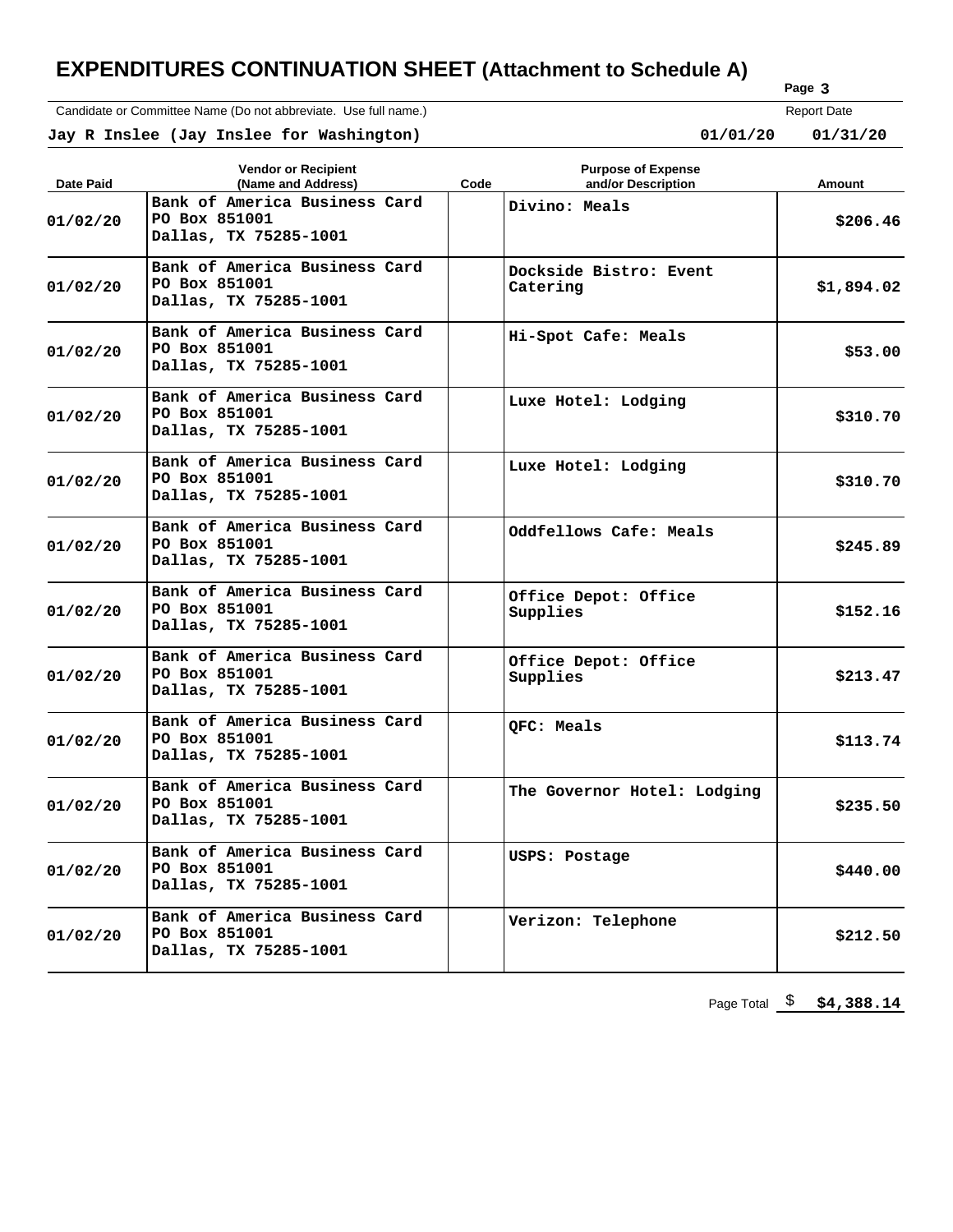Candidate or Committee Name (Do not abbreviate. Use full name.)

**Page 4**

 **Jay R Inslee (Jay Inslee for Washington) 01/01/20 01/31/20** Report Date  $01/31/20$ 

| Date Paid | <b>Vendor or Recipient</b><br>(Name and Address)                         | Code | <b>Purpose of Expense</b><br>and/or Description  | Amount     |
|-----------|--------------------------------------------------------------------------|------|--------------------------------------------------|------------|
| 01/10/20  | Bumperactive.com<br>5907 Burnet Rd<br>Austin, TX 78757-3224              |      | $T-Shirts$ (5) / Buttons (10)<br>/ Stickers (10) | \$116.75   |
| 01/10/20  | Bumperactive.com<br>5907 Burnet Rd<br>Austin, TX 78757-3224              |      | Website Production/Hosting                       | \$170.46   |
| 01/02/20  | Cardmember Services<br>PO Box 15710<br>Wilmington, DE 19850-5710         |      | Marzano Italian Restaurant:<br>Meals             | \$93.42    |
| 01/15/20  | Matthew Dederer<br>5236 21st Ave NE<br>Seattle, WA 98105-3335            |      | Wages                                            | \$249.35   |
| 01/31/20  | Matthew Dederer<br>5236 21st Ave NE<br>Seattle, WA 98105-3335            |      | Wages                                            | \$249.34   |
| 01/13/20  | Department of Labor and<br>PO Box 34022<br>Seattle, WA 98124-1022        |      | Payroll Taxes                                    | \$489.51   |
| 01/10/20  | Employment Security Department<br>PO Box 34949<br>Seattle, WA 98124-1949 |      | Payroll Taxes                                    | \$278.55   |
| 01/13/20  | Employment Security Department<br>PO Box 34949<br>Seattle, WA 98124-1949 |      | Payroll Taxes                                    | \$4,761.25 |
| 01/15/20  | Liliane Eriksen<br>1017 Minor Ave, Apt 802<br>Seattle, WA 98104-1304     |      | Wages                                            | \$2,575.37 |
| 01/31/20  | Liliane Eriksen<br>1017 Minor Ave, Apt 802<br>Seattle, WA 98104-1304     |      | Wages                                            | \$2,118.10 |
| 01/15/20  | Christopher L Esh<br>325 Summit Ave E, Apt 9<br>Seattle, WA 98102-5289   |      | Wages                                            | \$2,751.25 |
| 01/31/20  | Christopher L Esh<br>325 Summit Ave E, Apt 9<br>Seattle, WA 98102-5289   |      | Wages                                            | \$2,751.25 |

Page Total \$ **\$16,604.60**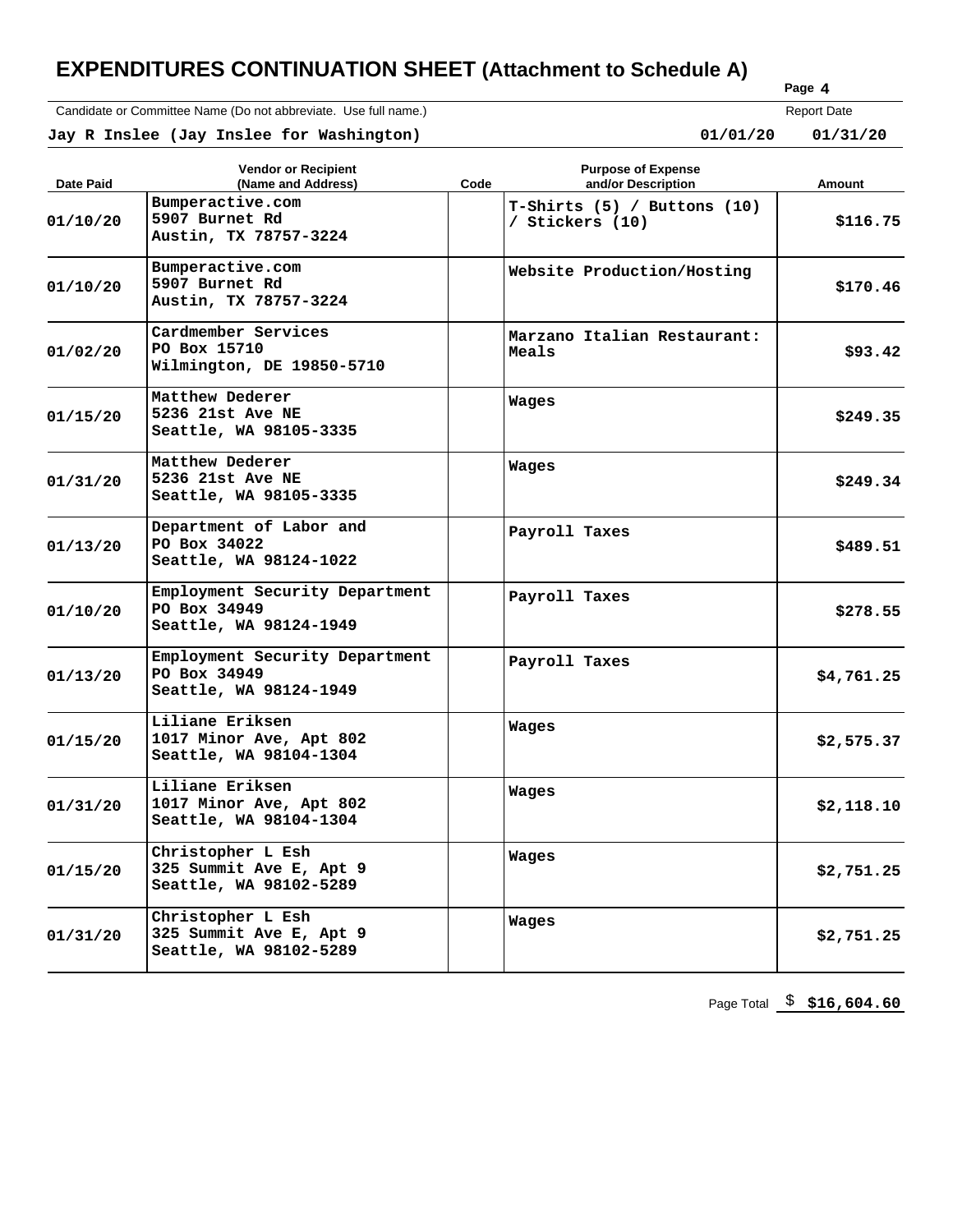Candidate or Committee Name (Do not abbreviate. Use full name.)

```
Page 
5
```
**Jay R Inslee (Jay Inslee for Washington) 01/01/20 01/31/20**

|          | Report Date |
|----------|-------------|
| 01/01/20 | 01/31/20    |

| Date Paid | <b>Vendor or Recipient</b><br>(Name and Address)                                        | Code | <b>Purpose of Expense</b><br>and/or Description | Amount      |
|-----------|-----------------------------------------------------------------------------------------|------|-------------------------------------------------|-------------|
| 01/02/20  | EveryAction Inc.<br>PO Box 392264<br>Pittsburgh, PA 15251-9264                          |      | Actionkit Hosting                               | \$6,100.00  |
| 01/24/20  | Hirschberg Strategies Inc.<br>1010 Vermont Ave NW, Ste 814<br>Washington, DC 20005-4957 |      | Fundraising Fees                                | \$5,000.00  |
| 01/24/20  | Hirschberg Strategies Inc.<br>1010 Vermont Ave NW, Ste 814<br>Washington, DC 20005-4957 |      | Luxe Catering: Event<br>Catering                | \$592.26    |
| 01/31/20  | JR Consulting Inc.<br>3700 25th Pl W, Apt 201<br>Seattle, WA 98199-2083                 |      | Communications Consulting                       | \$2,500.00  |
| 01/21/20  | Kaiser Foundation Health Plan<br>PO Box 34750<br>Seattle, WA 98124-1750                 |      | Medical Insurance                               | \$1,124.85  |
| 01/15/20  | Molly Keenan<br>3229 NE 104th St<br>Seattle, WA 98125-7824                              |      | Wages                                           | \$4,368.25  |
| 01/31/20  | Molly Keenan<br>3229 NE 104th St<br>Seattle, WA 98125-7824                              |      | Wages                                           | \$4,368.25  |
| 01/15/20  | James Mumford<br>208 25th Ave S<br>Seattle, WA 98144-2322                               |      | Wages                                           | \$2,351.06  |
| 01/31/20  | James Mumford<br>208 25th Ave S<br>Seattle, WA 98144-2322                               |      | Wages                                           | \$2,351.06  |
| 01/03/20  | Newman Partners<br>712 35th Ave<br>Seattle, WA 98122-5204                               |      | Fundraising Fees                                | \$13,000.00 |
| 01/06/20  | NGP VAN Inc.<br>PO Box 392264<br>Pittsburgh, PA 15251-9264                              |      | Database                                        | \$8,100.00  |
| 01/02/20  | Paragon Payments<br>3901 Centerview Dr, Ste W<br>Chantilly, VA 20151-3229               |      | Credit Card Processing                          | \$2,364.69  |

Page Total \$ **\$52,220.42**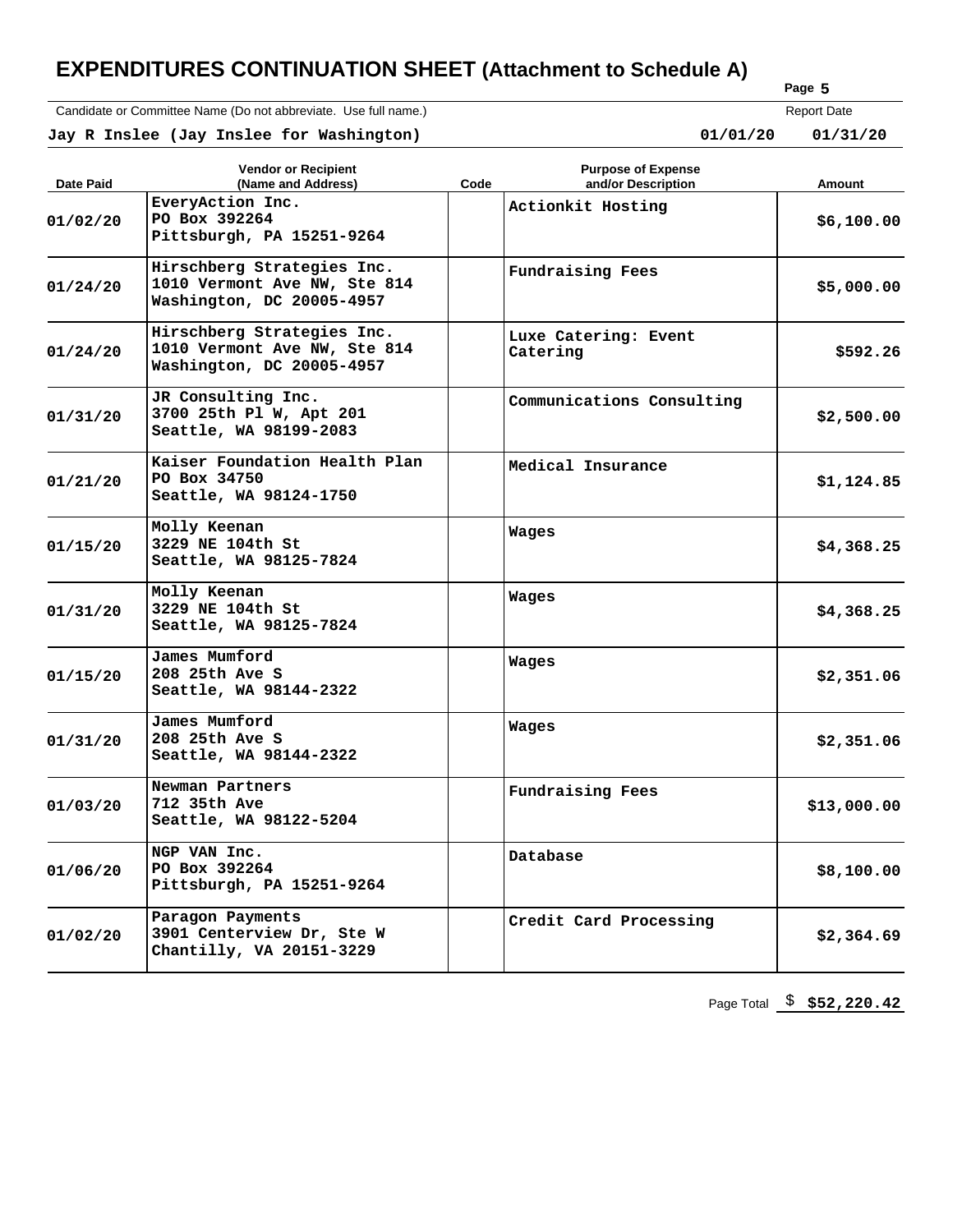Candidate or Committee Name (Do not abbreviate. Use full name.)

| נה סו |        |  |
|-------|--------|--|
|       | Page 6 |  |

Report Date

|           | Jay R Inslee (Jay Inslee for Washington) |     | 01/01/20                  | 01/31/20 |
|-----------|------------------------------------------|-----|---------------------------|----------|
|           | <b>Vendor or Recipient</b>               |     | <b>Purpose of Expense</b> |          |
| - - - - - |                                          | - - | .                         |          |

| <b>Date Paid</b> | TUNU VI KUUNGIK<br>(Name and Address)                                     | L MINAGO AL EVNAHOA<br>Code<br>and/or Description | Amount     |
|------------------|---------------------------------------------------------------------------|---------------------------------------------------|------------|
| 01/02/20         | Paragon Payments<br>3901 Centerview Dr, Ste W<br>Chantilly, VA 20151-3229 | Credit Card Processing                            | \$1,212.86 |
| 01/15/20         | Morgan Rockey<br>5039 19th Ave NE<br>Seattle, WA 98105-3306               | Wages                                             | \$1,762.52 |
| 01/31/20         | Morgan Rockey<br>5039 19th Ave NE<br>Seattle, WA 98105-3306               | Wages                                             | \$1,762.52 |
| 01/22/20         | Sandstone PAC<br>29 Burning Tree Ct<br>Las Vegas, NV 89113-1317           | Refund                                            | \$4,000.00 |
| 01/02/20         | Seattle CFO LLC<br>603 Stewart St, Ste 819<br>Seattle, WA 98101-1229      | Accounting/Compliance                             | \$9,000.00 |
| 01/15/20         | Rainee Taylor<br>5017 S 310th Pl<br>Auburn, WA 98001-2659                 | Wages                                             | \$1,677.00 |
| 01/31/20         | Rainee Taylor<br>5017 S 310th Pl<br>Auburn, WA 98001-2659                 | Wages                                             | \$1,677.00 |
| 01/06/20         | Tentie LLC<br>4868 W Braddock Rd, Apt 200<br>Alexandria, VA 22311-4868    | Texting Service                                   | \$1,335.56 |
| 01/31/20         | Trilogy Interactive<br>PO Box 4177<br>Mountain View, CA 94040-0177        | Digital Media Consulting                          | \$5,000.00 |
| 01/31/20         | Trilogy Interactive<br>PO Box 4177<br>Mountain View, CA 94040-0177        | Hosting & CMS                                     | \$500.00   |
| 01/31/20         | Trilogy Interactive<br>PO Box 4177<br>Mountain View, CA 94040-0177        | Hub CRM                                           | \$500.00   |
| 01/31/20         | Trilogy Interactive<br>PO Box 4177<br>Mountain View, CA 94040-0177        | Website Design                                    | \$1,600.00 |

Page Total \$ **\$30,027.46**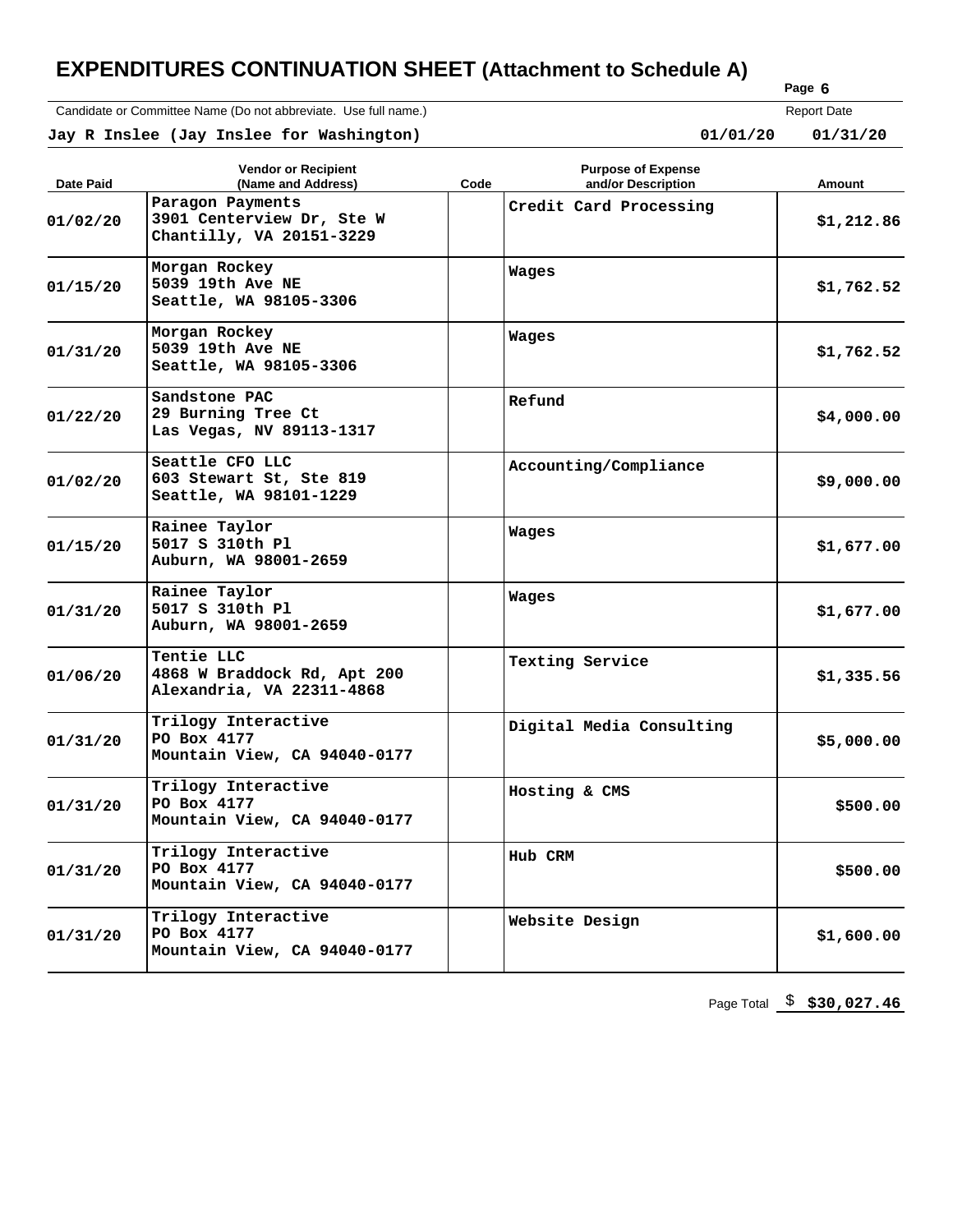Candidate or Committee Name (Do not abbreviate. Use full name.)

| m) |        |  |
|----|--------|--|
|    | Page 7 |  |

 **Jay R Inslee (Jay Inslee for Washington) 01/01/20 01/31/20** Report Date  $01/31/20$ 

| Date Paid | <b>Vendor or Recipient</b><br>(Name and Address)                                 | Code | <b>Purpose of Expense</b><br>and/or Description | Amount     |
|-----------|----------------------------------------------------------------------------------|------|-------------------------------------------------|------------|
| 01/13/20  | United States Treasury<br>Internal Revenue Service<br>Ogden, UT 84201-0001       |      | Payroll Taxes                                   | \$304.99   |
| 01/13/20  | United States Treasury<br>Internal Revenue Service<br>Ogden, UT 84201-0001       |      | Payroll Taxes                                   | \$5,305.42 |
| 01/29/20  | United States Treasury<br>Internal Revenue Service<br>Ogden, UT 84201-0001       |      | Payroll Taxes                                   | \$5,062.92 |
| 01/08/20  | Vantiv Payment Processing<br>8500 Governors Hill Dr<br>Symmes Twp, OH 45249-1384 |      | Credit Card Processing                          | \$1,633.04 |
| 01/09/20  | Vantiv Payment Processing<br>8500 Governors Hill Dr<br>Symmes Twp, OH 45249-1384 |      | Credit Card Processing                          | \$2,987.16 |
| 01/29/20  | Washington State Democratic<br>615 2nd Ave Ste 580<br>Seattle, WA 98104-2200     |      | Staffing                                        | \$1,997.72 |
|           |                                                                                  |      |                                                 |            |
|           |                                                                                  |      |                                                 |            |
|           |                                                                                  |      |                                                 |            |
|           |                                                                                  |      |                                                 |            |
|           |                                                                                  |      |                                                 |            |
|           |                                                                                  |      |                                                 |            |

Page Total \$ **\$17,291.25**